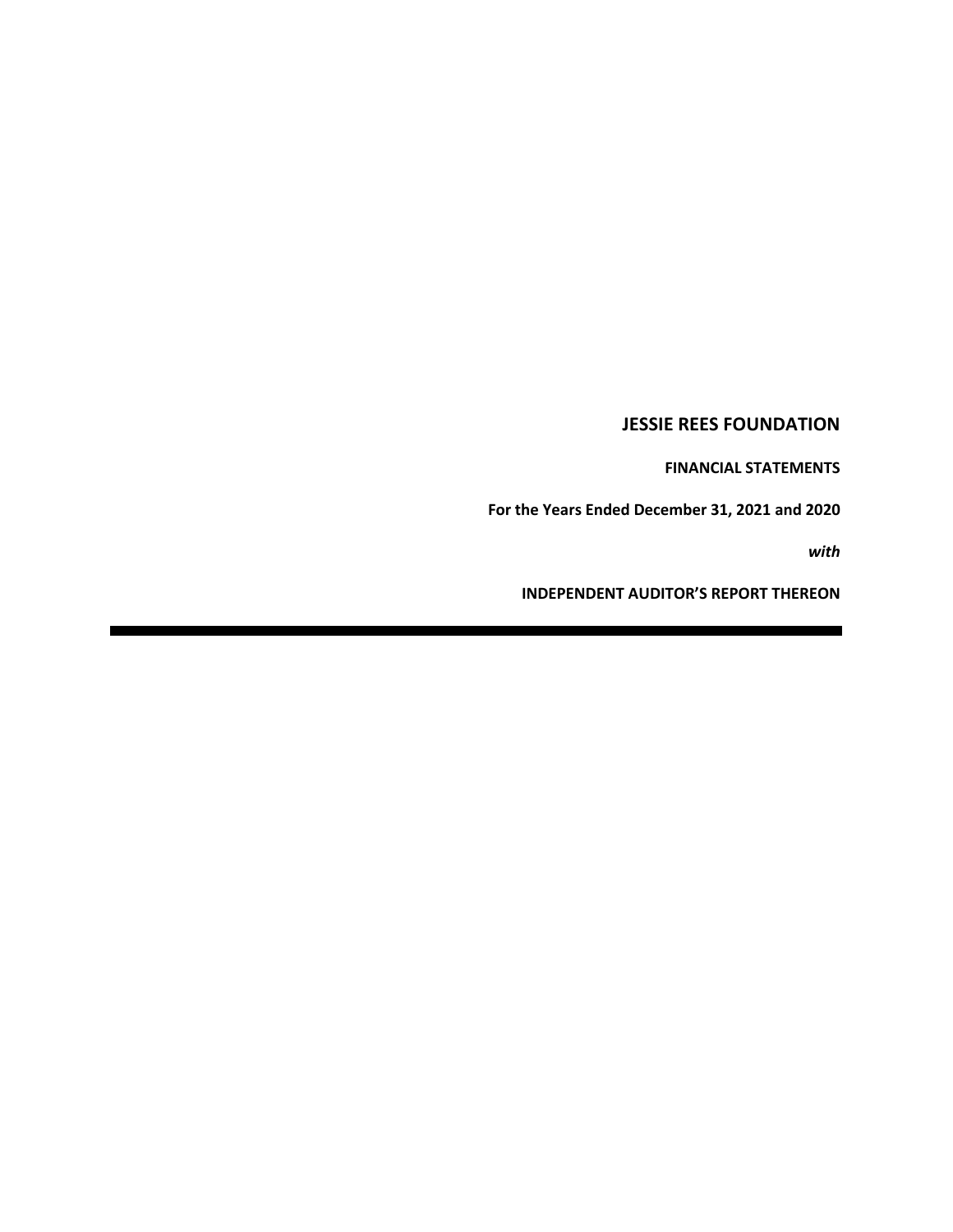# **JESSIE REES FOUNDATION**

# **TABLE OF CONTENTS**

ī

| <b>Financial Statements:</b> |
|------------------------------|
|                              |
|                              |
|                              |
|                              |
|                              |
|                              |
|                              |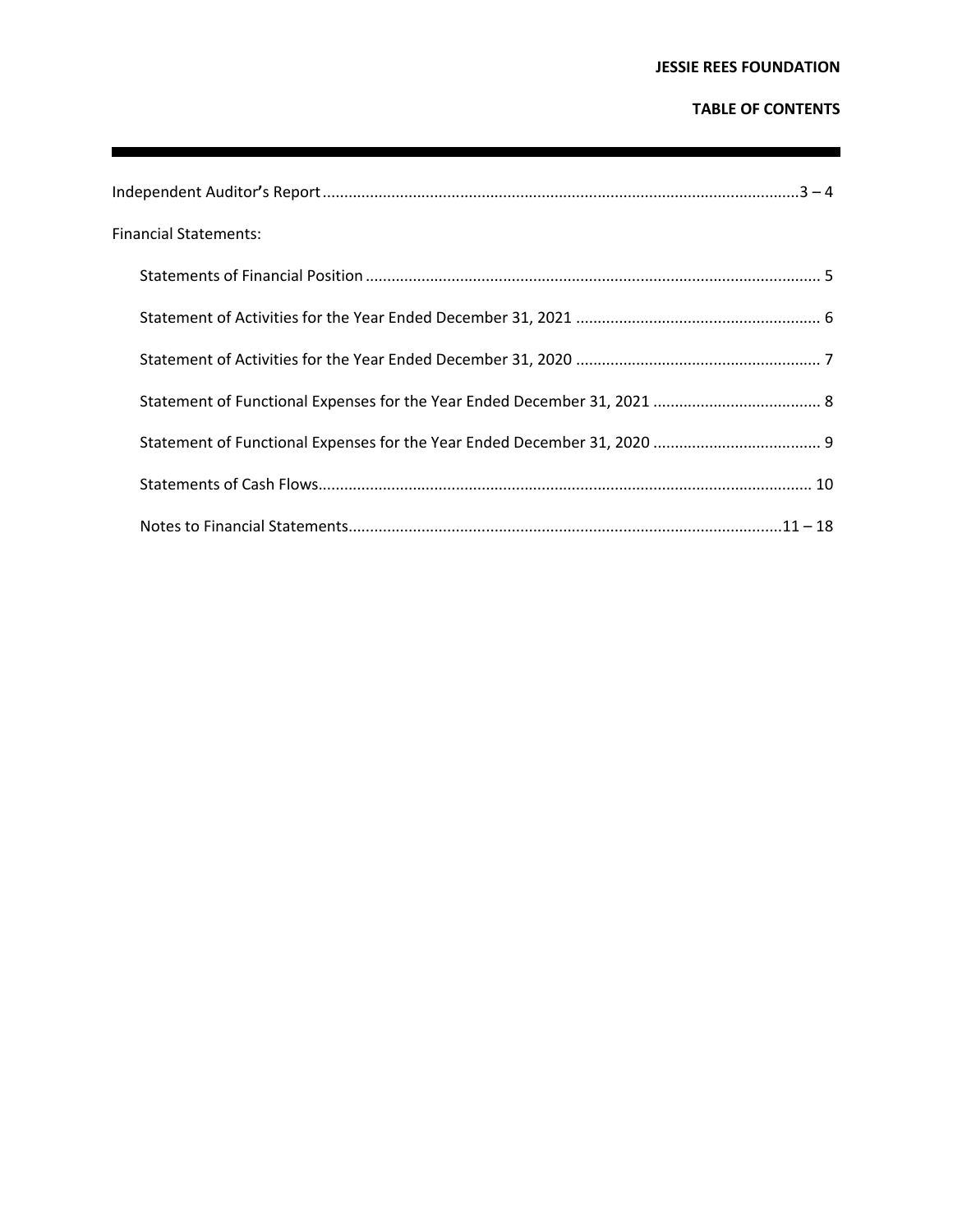# Wertz & Company

# **INDEPENDENT AUDITOR'S REPORT**

To the Board of Directors Jessie Rees Foundation Irvine, California

# **Opinion**

We have audited the accompanying financial statements of Jessie Rees Foundation (a nonprofit organization), which comprise the statements of financial position as of December 31, 2021 and 2020, and the related statements of activities, functional expenses, and cash flows for the years then ended, and the related notes to the financial statements.

In our opinion, the financial statements referred to above present fairly, in all material respects, the financial position of Jessie Rees Foundation as of December 31, 2021 and 2020, and the changes in net assets and its cash flows for the years then ended in accordance with accounting principles generally accepted in the United States of America.

# **Basis for Opinion**

We conducted our audits in accordance with auditing standards generally accepted in the United States of America. Our responsibilities under those standards are further described in the Auditor's Responsibilities for the Audit of the Financial Statements section of our report. We are required to be independent of Jessie Rees Foundation and to meet our other ethical responsibilities in accordance with the relevant ethical requirements relating to our audits. We believe that the audit evidence we have obtained is sufficient and appropriate to provide a basis for our audit opinion.

# **Responsibilities of Management for the Financial Statements**

Management is responsible for the preparation and fair presentation of the financial statements in accordance with accounting principles generally accepted in the United States of America; and for the design, implementation, and maintenance of internal control relevant to the preparation and fair presentation of financial statements that are free from material misstatement, whether due to fraud or error.

In preparing the financial statements, management is required to evaluate whether there are conditions or events, considered in the aggregate, that raise substantial doubt about Jessie Rees Foundation's ability to continue as a going concern within one year after the date that the financial statements are available to be issued.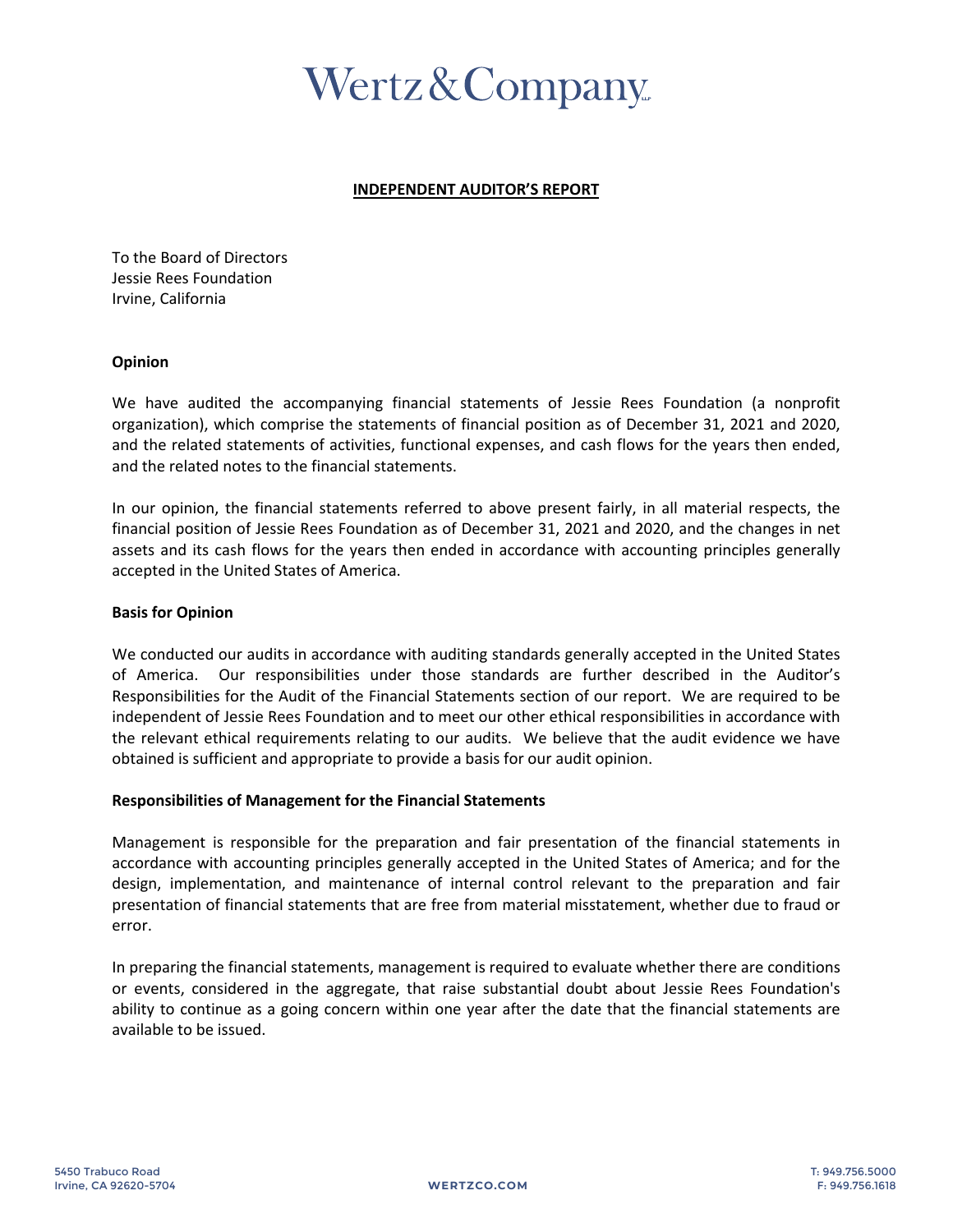# **Auditor's Responsibilities for the Audit of the Financial Statements**

Our objectives are to obtain reasonable assurance about whether the financial statements as a whole are free from material misstatement, whether due to fraud or error, and to issue an auditor's report that includes our opinion. Reasonable assurance is a high level of assurance but is not absolute assurance and therefore is not a guarantee that an audit conducted in accordance with generally accepted auditing standards will always detect a material misstatement when it exists. The risk of not detecting a material misstatement resulting from fraud is higher than for one resulting from error, as fraud may involve collusion, forgery, intentional omissions, misrepresentations, or the override of internal control. Misstatements are considered material if there is a substantial likelihood that, individually or in the aggregate, they would influence the judgment made by a reasonable user based on the financial statements.

In performing an audit in accordance with generally accepted auditing standards, we:

- Exercise professional judgment and maintain professional skepticism throughout the audit.
- Identify and assess the risks of material misstatement of the financial statements, whether due to fraud or error, and design and perform audit procedures responsive to those risks. Such procedures include examining, on a test basis, evidence regarding the amounts and disclosures in the financial statements.
- Obtain an understanding of internal control relevant to the audit in order to design audit procedures that are appropriate in the circumstances, but not for the purpose of expressing an opinion on the effectiveness of Jessie Rees Foundation's internal control. Accordingly, no such opinion is expressed.
- Evaluate the appropriateness of accounting policies used and the reasonableness of significant accounting estimates made by management, as well as evaluate the overall presentation of the financial statements.
- Conclude whether, in our judgment, there are conditions or events, considered in the aggregate, that raise substantial doubt about Jessie Rees Foundation's ability to continue as a going concern for a reasonable period of time.

We are required to communicate with those charged with governance regarding, among other matters, the planned scope and timing of the audit, significant audit findings, and certain internal control related matters that we identified during the audit.

*Wertz & Company, LLP*

Wertz & Company, LLP

Irvine, California May 23, 2022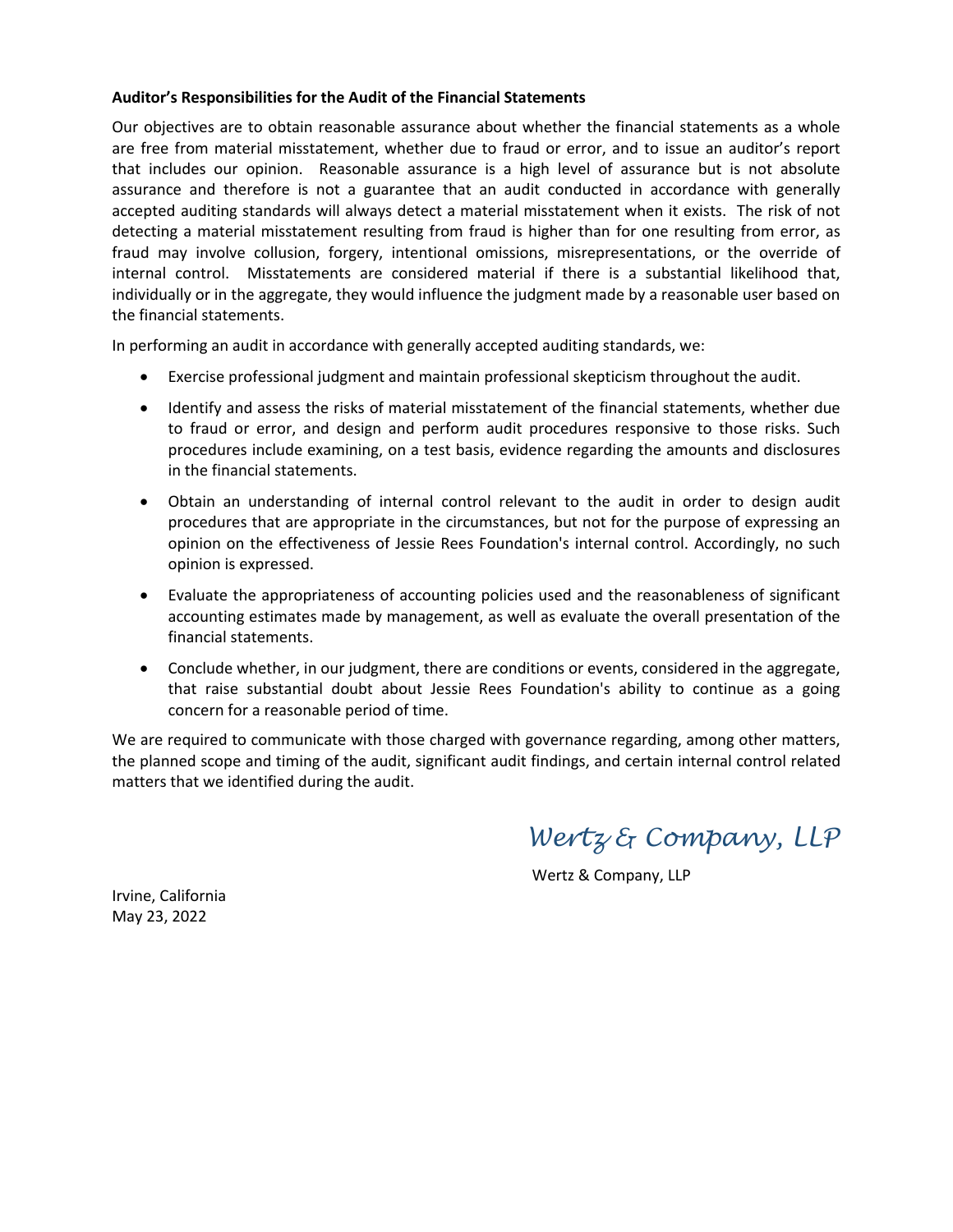# **STATEMENTS OF FINANCIAL POSITION**

# **December 31, 2021 and 2020**

| <b>ASSETS</b>                     | 2021             | 2020            |
|-----------------------------------|------------------|-----------------|
| Current assets:                   |                  |                 |
| Cash                              | \$<br>1,545,750  | \$<br>1,075,781 |
| Contributions receivable          | 500              | 6,227           |
| Other current assets              | 9,421            | 9,421           |
| <b>Total current assets</b>       | 1,555,671        | 1,091,429       |
| Investments                       | 676,192          | 485,977         |
| Property and equipment, net       | 86,806           | 100,905         |
| <b>Total assets</b>               | \$<br>2,318,669  | \$<br>1,678,311 |
| <b>LIABILITIES AND NET ASSETS</b> |                  |                 |
| <b>Current liabilities:</b>       |                  |                 |
| Accounts payable                  | \$<br>$9,467$ \$ | 20,182          |
| Accrued expenses                  | 56,619           | 62,516          |
| <b>Total current liabilities</b>  | 66,086           | 82,698          |
| Net assets:                       |                  |                 |
| Without donor restrictions        | 2,210,583        | 1,589,386       |
| With donor restrictions           | 42,000           | 6,227           |
| Total net assets                  | 2,252,583        | 1,595,613       |
| Total liabilities and net assets  | \$<br>2,318,669  | \$<br>1,678,311 |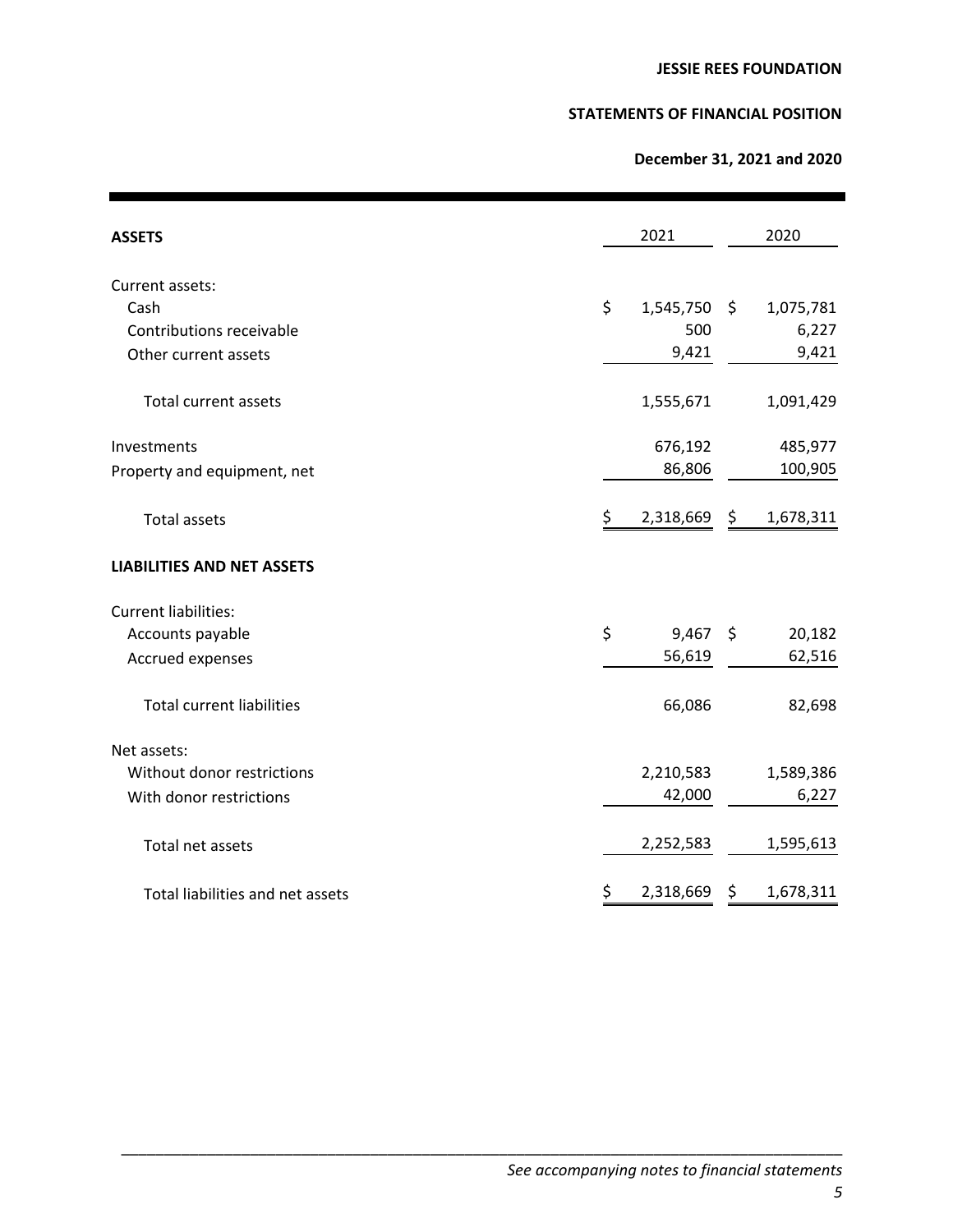# **STATEMENT OF ACTIVITIES**

# **For the Year Ended December 31, 2021**

|                                          | <b>Without Donor</b><br>Restrictions | With Donor<br>Restrictions |    | Total      |
|------------------------------------------|--------------------------------------|----------------------------|----|------------|
| Revenues and other support:              |                                      |                            |    |            |
| Contributions                            | \$<br>3,993,699                      | \$<br>79,500               | S. | 4,073,199  |
| Special events revenue                   | 197,128                              |                            |    | 197,128    |
| Less: costs of direct benefits to donors | (155, 305)                           |                            |    | (155, 305) |
| Investment income                        | 904                                  |                            |    | 904        |
| Interest income                          | 2,161                                |                            |    | 2,161      |
| PPP loan forgiveness                     | 179,372                              |                            |    | 179,372    |
| Net assets released from restrictions    | 43,727                               | (43, 727)                  |    |            |
| Total revenues and other support         | 4,261,686                            | 35,773                     |    | 4,297,459  |
| Expenses:                                |                                      |                            |    |            |
| Program services                         | 3,065,658                            |                            |    | 3,065,658  |
| Management and general                   | 160,367                              |                            |    | 160,367    |
| Fundraising                              | 414,464                              |                            |    | 414,464    |
| <b>Total expenses</b>                    | 3,640,489                            |                            |    | 3,640,489  |
| Increase in net assets                   | 621,197                              | 35,773                     |    | 656,970    |
| Net assets at beginning of year          | 1,589,386                            | 6,227                      |    | 1,595,613  |
| Net assets at end of year                | \$<br>2,210,583                      | 42,000                     | Ś  | 2,252,583  |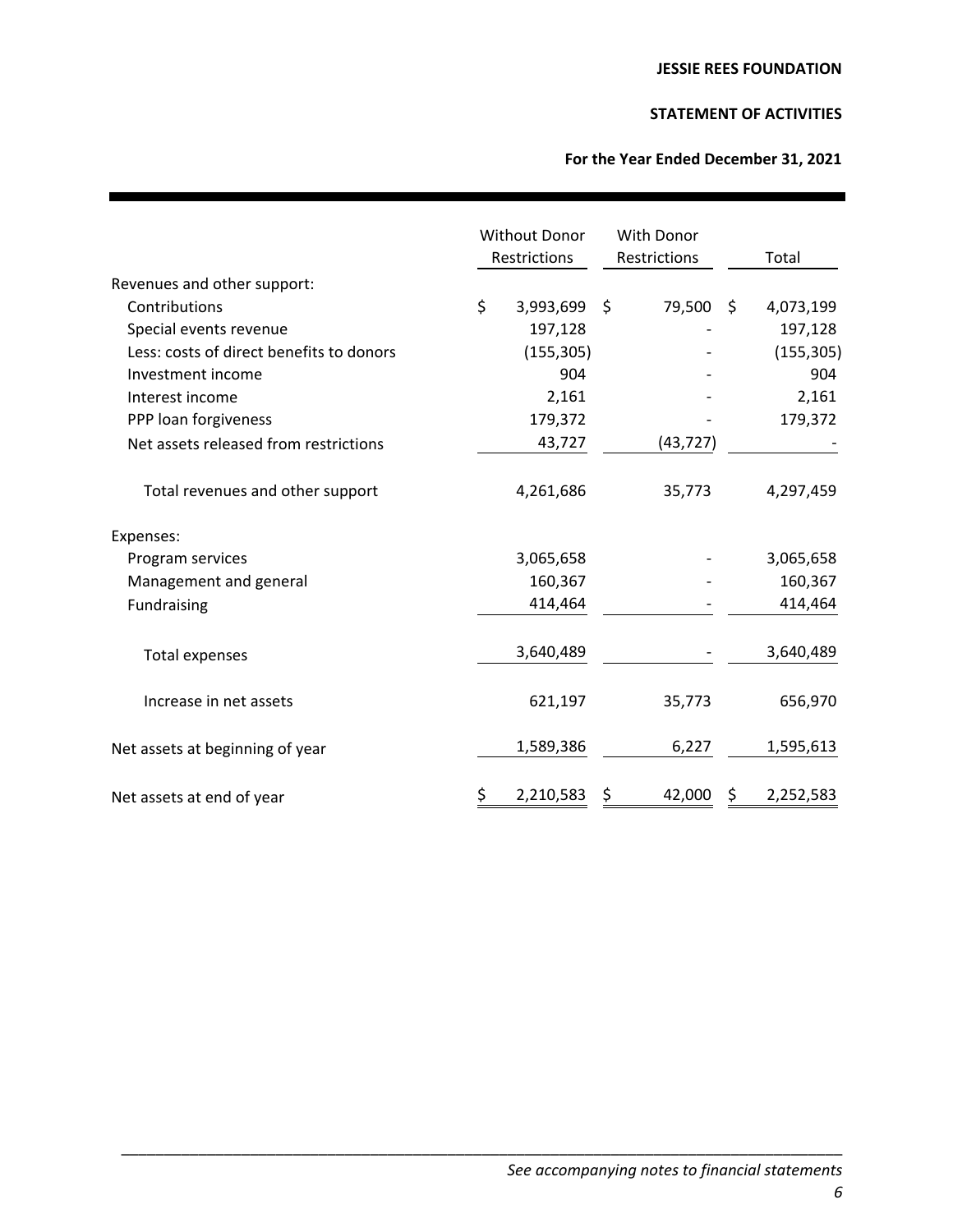# **STATEMENT OF ACTIVITIES**

# **For the Year Ended December 31, 2020**

|                                          | <b>Without Donor</b><br>Restrictions | With Donor<br>Restrictions |            |    | Total      |
|------------------------------------------|--------------------------------------|----------------------------|------------|----|------------|
| Revenues and other support:              |                                      |                            |            |    |            |
| Contributions                            | \$<br>3,082,795                      | Ŝ.                         | 210,000    | Ŝ. | 3,292,795  |
| Special events revenue                   | 130,675                              |                            |            |    | 130,675    |
| Less: costs of direct benefits to donors | (186, 798)                           |                            |            |    | (186, 798) |
| Investment income                        | 9,286                                |                            |            |    | 9,286      |
| Interest income                          | 12,744                               |                            |            |    | 12,744     |
| PPP loan forgiveness                     | 172,100                              |                            |            |    | 172,100    |
| Net assets released from restrictions    | 439,340                              |                            | (439, 340) |    |            |
| Total revenues and other support         | 3,660,142                            |                            | (229, 340) |    | 3,430,802  |
| Expenses:                                |                                      |                            |            |    |            |
| Program services                         | 2,665,542                            |                            |            |    | 2,665,542  |
| Management and general                   | 215,157                              |                            |            |    | 215,157    |
| Fundraising                              | 350,586                              |                            |            |    | 350,586    |
| <b>Total expenses</b>                    | 3,231,285                            |                            |            |    | 3,231,285  |
| Increase (decrease) in net assets        | 428,857                              |                            | (229, 340) |    | 199,517    |
| Net assets at beginning of year          | 1,160,529                            |                            | 235,567    |    | 1,396,096  |
| Net assets at end of year                | \$<br>1,589,386                      |                            | 6,227      | Ś  | 1,595,613  |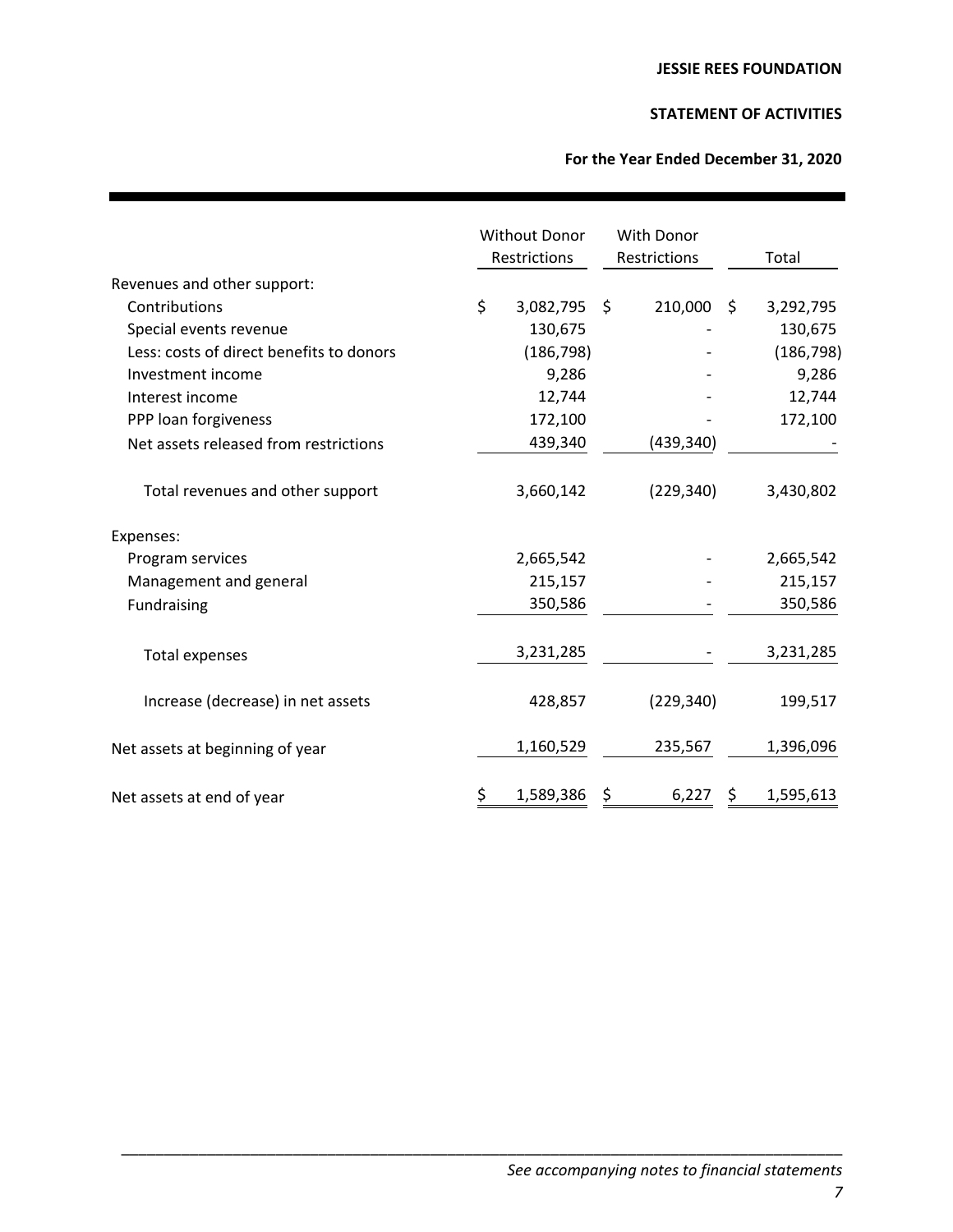# **STATEMENT OF FUNCTIONAL EXPENSES**

# **For the Year Ended December 31, 2021**

|                                        |                            | <b>Program Services</b>          | <b>Supporting Services</b> |               |                                     |                                                    |  |
|----------------------------------------|----------------------------|----------------------------------|----------------------------|---------------|-------------------------------------|----------------------------------------------------|--|
|                                        | Encourage<br>Kids/Families | <b>Total Program</b><br>Services | Management<br>and General  | Fundraising   | <b>Total Supporting</b><br>Services | <b>Total Program</b><br>and Supporting<br>Services |  |
| Advertising and promotion              | \$<br>643,624 \$           | 643,624 \$                       | $\overline{\phantom{a}}$   | \$            | \$<br>$\overline{\phantom{a}}$      | \$<br>643,624                                      |  |
| Bank and merchant charges              | 20,714                     | 20,714                           | 85                         | 28,186        | 28,271                              | 48,985                                             |  |
| Conferences, conventions, and meetings | 4,708                      | 4,708                            | 39                         |               | 39                                  | 4,747                                              |  |
| Depreciation                           | 16,889                     | 16,889                           | 8,430                      |               | 8,430                               | 25,319                                             |  |
| Donor relations                        |                            |                                  |                            | 26,764        | 26,764                              | 26,764                                             |  |
| Dues and subscriptions                 | 1,789                      | 1,789                            | 360                        |               | 360                                 | 2,149                                              |  |
| Equipment rental                       | 8,495                      | 8,495                            |                            |               |                                     | 8,495                                              |  |
| Gifts                                  |                            |                                  |                            | 1,332         | 1,332                               | 1,332                                              |  |
| Information technology                 | 113,682                    | 113,682                          |                            | 62            | 62                                  | 113,744                                            |  |
| Insurance                              | 74,307                     | 74,307                           | 18,225                     | 13,379        | 31,604                              | 105,911                                            |  |
| Legal fees                             | 3,000                      | 3,000                            |                            |               |                                     | 3,000                                              |  |
| Licenses and fees                      | 4,189                      | 4,189                            | 3,743                      | 75            | 3,818                               | 8,007                                              |  |
| Miscellaneous                          | 6,139                      | 6,139                            | 178                        | 10,763        | 10,941                              | 17,080                                             |  |
| Office                                 | 9,487                      | 9,487                            | 1,381                      |               | 1,381                               | 10,868                                             |  |
| Postage and shipping                   | 272,399                    | 272,399                          |                            |               |                                     | 272,399                                            |  |
| Printing and copying                   | 8,004                      | 8,004                            |                            | 8,788         | 8,788                               | 16,792                                             |  |
| Professional fees                      | 68,110                     | 68,110                           | 21,300                     | 25,550        | 46,850                              | 114,960                                            |  |
| Program supplies and expenses          | 1,084,784                  | 1,084,784                        |                            | 2,130         | 2,130                               | 1,086,914                                          |  |
| Rent                                   | 139,932                    | 139,932                          | 22,610                     |               | 22,610                              | 162,542                                            |  |
| Repairs and maintenance                |                            |                                  | 360                        |               | 360                                 | 360                                                |  |
| Salaries and payroll taxes             | 513,372                    | 513,372                          | 78,052                     | 192,086       | 270,138                             | 783,510                                            |  |
| Special events                         | 8,344                      | 8,344                            |                            | 105,349       | 105,349                             | 113,693                                            |  |
| Telephone and internet                 | 13,770                     | 13,770                           | 4,154                      |               | 4,154                               | 17,924                                             |  |
| Travel                                 | 36,069                     | 36,069                           |                            |               |                                     | 36,069                                             |  |
| Utilities                              | 13,851                     | 13,851                           | 1,450                      |               | 1,450                               | 15,301                                             |  |
|                                        | 3,065,658                  | 3,065,658<br>S                   | 160,367<br>\$.             | Ŝ.<br>414,464 | 574,831<br>\$                       | 3,640,489<br>-S                                    |  |

\_\_\_\_\_\_\_\_\_\_\_\_\_\_\_\_\_\_\_\_\_\_\_\_\_\_\_\_\_\_\_\_\_\_\_\_\_\_\_\_\_\_\_\_\_\_\_\_\_\_\_\_\_\_\_\_\_\_\_\_\_\_\_\_\_\_\_\_\_\_\_\_\_\_\_\_\_\_\_\_\_\_\_\_\_\_\_\_\_\_\_\_\_\_\_\_\_\_\_\_\_\_\_\_\_\_\_\_\_\_\_\_\_\_\_\_\_

*See accompanying notes to financial statements*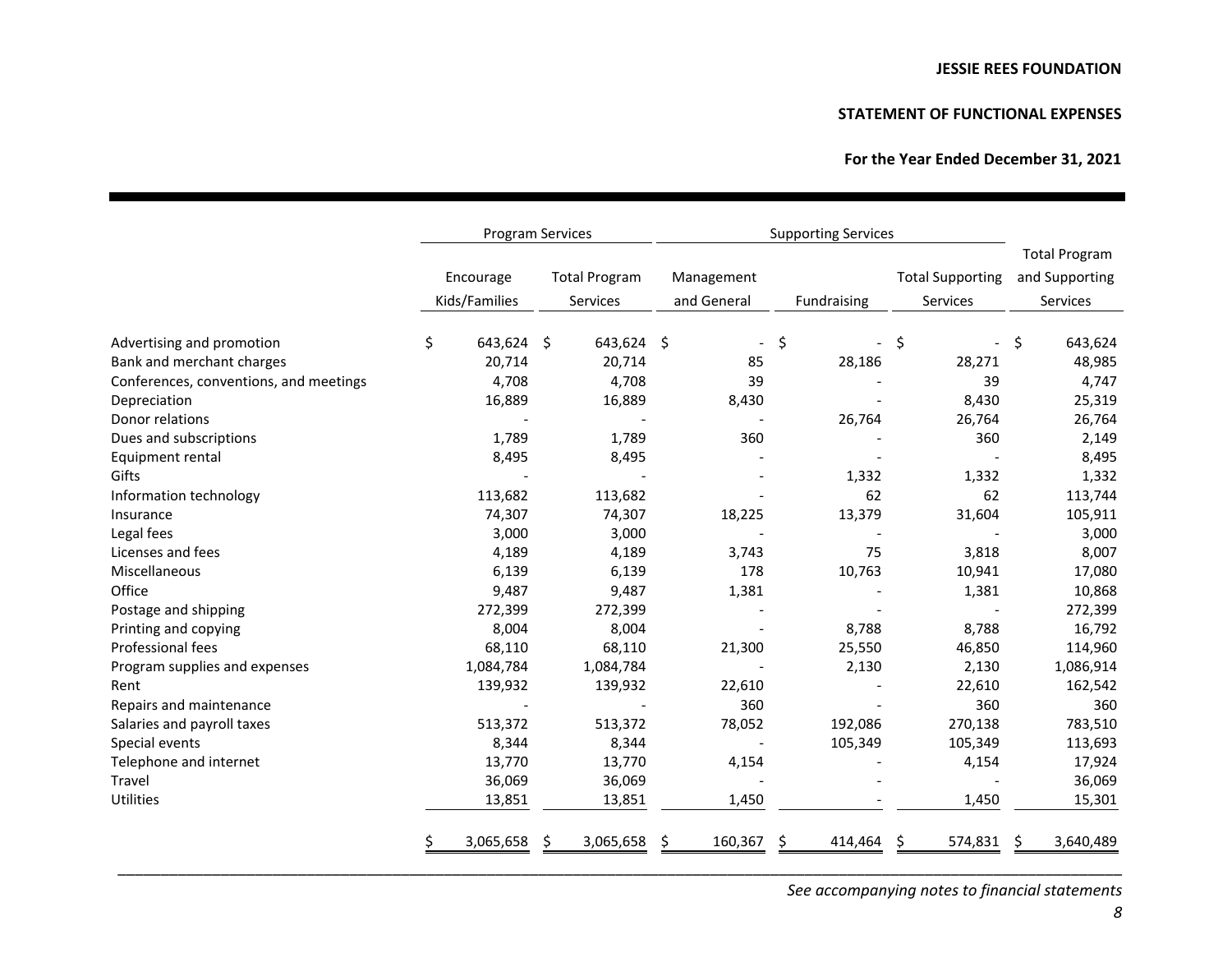# **STATEMENT OF FUNCTIONAL EXPENSES**

# **For the Year Ended December 31, 2020**

|                                        | <b>Program Services</b>    |            |   |                                  | <b>Supporting Services</b> |         |               |                                     |    |                                                    |
|----------------------------------------|----------------------------|------------|---|----------------------------------|----------------------------|---------|---------------|-------------------------------------|----|----------------------------------------------------|
|                                        | Encourage<br>Kids/Families |            |   | <b>Total Program</b><br>Services | Management<br>and General  |         | Fundraising   | <b>Total Supporting</b><br>Services |    | <b>Total Program</b><br>and Supporting<br>Services |
| Advertising and promotion              | \$                         | 170,750 \$ |   | 170,750                          | \$                         |         | \$            | \$<br>$\overline{\phantom{a}}$      | \$ | 170,750                                            |
| Bank and merchant charges              |                            |            |   |                                  |                            |         | 12,367        | 12,367                              |    | 12,367                                             |
| Conferences, conventions, and meetings |                            | 4,690      |   | 4,690                            |                            |         | 1,416         | 1,416                               |    | 6,106                                              |
| Depreciation                           |                            | 62,231     |   | 62,231                           |                            | 8,229   |               | 8,229                               |    | 70,460                                             |
| Donor relations                        |                            |            |   |                                  |                            |         | 29,649        | 29,649                              |    | 29,649                                             |
| Dues and subscriptions                 |                            | 1,360      |   | 1,360                            |                            | 720     | 21,567        | 22,287                              |    | 23,647                                             |
| Equipment rental                       |                            | 11,416     |   | 11,416                           |                            |         |               |                                     |    | 11,416                                             |
| Gifts                                  |                            | 2,655      |   | 2,655                            |                            |         | 3,566         | 3,566                               |    | 6,221                                              |
| Information technology                 |                            | 109,539    |   | 109,539                          |                            |         | 1,227         | 1,227                               |    | 110,766                                            |
| Insurance                              |                            | 72,746     |   | 72,746                           |                            | 15,697  | 16,520        | 32,217                              |    | 104,963                                            |
| Legal fees                             |                            | 37,478     |   | 37,478                           |                            | 56,216  |               | 56,216                              |    | 93,694                                             |
| Licenses and fees                      |                            | 1,444      |   | 1,444                            |                            | 3,675   |               | 3,675                               |    | 5,119                                              |
| Miscellaneous                          |                            | 13,967     |   | 13,967                           |                            |         | 150           | 150                                 |    | 14,117                                             |
| Office                                 |                            | 11,147     |   | 11,147                           |                            | 411     |               | 411                                 |    | 11,558                                             |
| Postage and shipping                   |                            | 294,979    |   | 294,979                          |                            |         |               |                                     |    | 294,979                                            |
| Printing and copying                   |                            | 10,692     |   | 10,692                           |                            |         | 18,543        | 18,543                              |    | 29,235                                             |
| Professional fees                      |                            | 66,500     |   | 66,500                           |                            | 23,042  | 21,474        | 44,516                              |    | 111,016                                            |
| Program supplies and expenses          |                            | 993,240    |   | 993,240                          |                            |         | 1,060         | 1,060                               |    | 994,300                                            |
| Rent                                   |                            | 126,181    |   | 126,181                          |                            | 31,545  |               | 31,545                              |    | 157,726                                            |
| Repairs and maintenance                |                            |            |   |                                  |                            | 360     |               | 360                                 |    | 360                                                |
| Salaries and payroll taxes             |                            | 610,106    |   | 610,106                          |                            | 70,281  | 223,047       | 293,328                             |    | 903,434                                            |
| Special events                         |                            | 7,121      |   | 7,121                            |                            |         |               |                                     |    | 7,121                                              |
| Telephone and internet                 |                            | 13,544     |   | 13,544                           |                            | 1,823   |               | 1,823                               |    | 15,367                                             |
| Travel                                 |                            | 31,122     |   | 31,122                           |                            |         |               |                                     |    | 31,122                                             |
| <b>Utilities</b>                       |                            | 12,634     |   | 12,634                           |                            | 3,158   |               | 3,158                               |    | 15,792                                             |
|                                        |                            | 2,665,542  | Ŝ | 2,665,542                        | \$                         | 215,157 | \$<br>350,586 | 565,743<br>S                        | S  | 3,231,285                                          |

\_\_\_\_\_\_\_\_\_\_\_\_\_\_\_\_\_\_\_\_\_\_\_\_\_\_\_\_\_\_\_\_\_\_\_\_\_\_\_\_\_\_\_\_\_\_\_\_\_\_\_\_\_\_\_\_\_\_\_\_\_\_\_\_\_\_\_\_\_\_\_\_\_\_\_\_\_\_\_\_\_\_\_\_\_\_\_\_\_\_\_\_\_\_\_\_\_\_\_\_\_\_\_\_\_\_\_\_\_\_\_\_\_\_\_\_\_

*See accompanying notes to financial statements*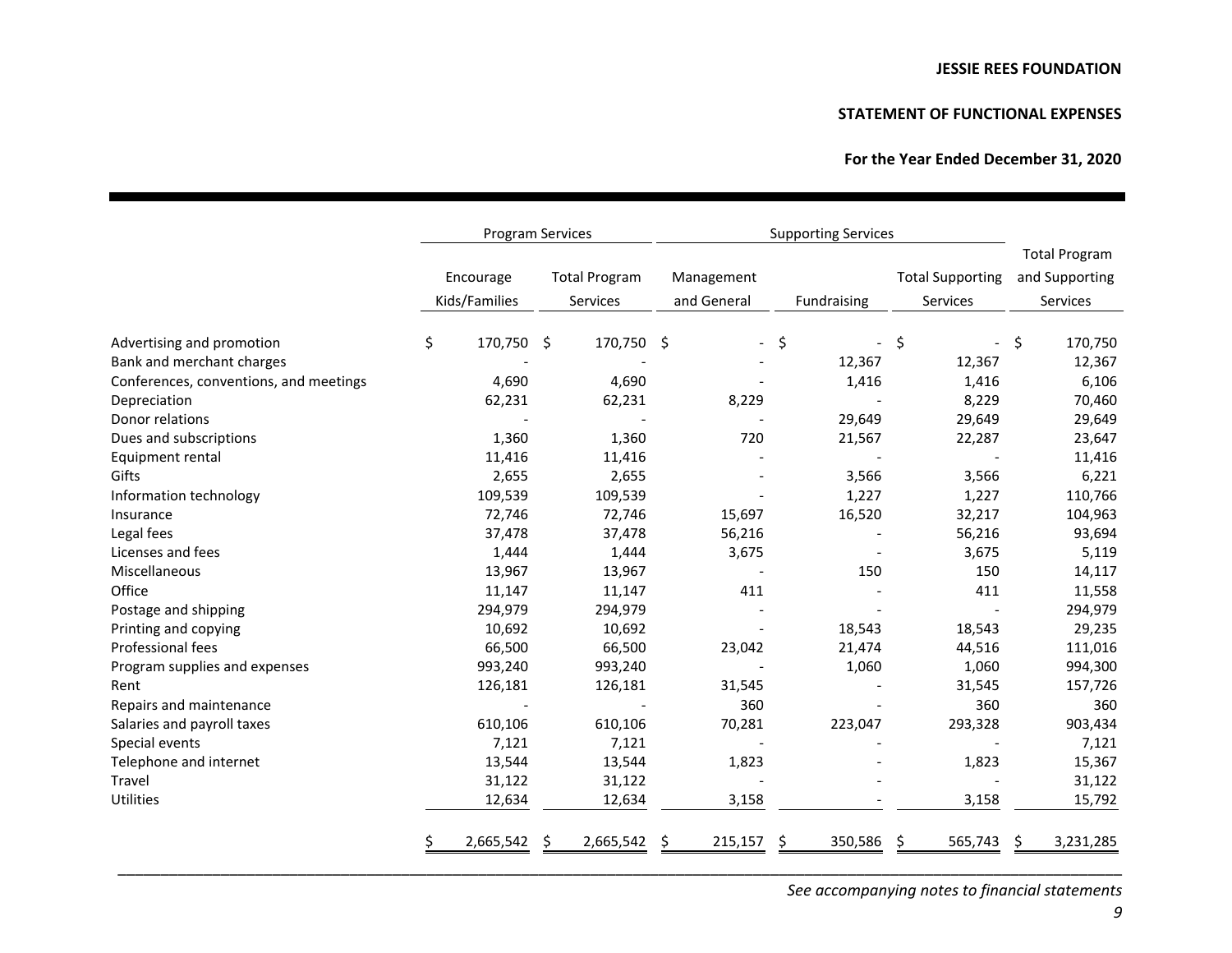# **STATEMENTS OF CASH FLOWS**

# **For the Years Ended December 31, 2021 and 2020**

|                                                    |           | 2021       | 2020            |
|----------------------------------------------------|-----------|------------|-----------------|
| Cash flows from operating activities:              |           |            |                 |
| Change in net assets                               | \$        | 656,970    | - \$<br>199,517 |
| Adjustments to reconcile change in net assets      |           |            |                 |
| to net cash provided by operating activities:      |           |            |                 |
| Depreciation                                       |           | 25,319     | 70,460          |
| Realized and unrealized gains from investments     |           | (904)      | (9, 286)        |
| Changes in operating assets and liabilities:       |           |            |                 |
| Contributions receivable                           |           | 5,727      | 21,643          |
| Accounts payable                                   |           | (10, 715)  | (107, 513)      |
| Accrued expenses                                   |           | (5,897)    | 23,549          |
| Net cash provided by operating activities          |           | 670,500    | 198,370         |
| Cash flows from investing activities:              |           |            |                 |
| Purchase of marketable securities                  |           | (459, 760) | (451, 811)      |
| Proceeds from sale of marketable securities        |           | 270,449    | 375,947         |
| Purchases of property and equipment                |           | (11, 220)  | (3, 420)        |
| Net cash used in investing activities              |           | (200, 531) | (79, 284)       |
| Net increase in cash                               |           | 469,969    | 119,086         |
| Cash and restricted cash at beginning of year      |           | 1,075,781  | 956,695         |
| Cash and restricted cash at end of year            | \$        | 1,545,750  | 1,075,781<br>S. |
| Supplemental disclosures of cash flow information: |           |            |                 |
| Cash paid during the year for interest             | <u>\$</u> |            |                 |
| Cash paid during the year for income taxes         | \$        |            | \$              |
|                                                    |           |            |                 |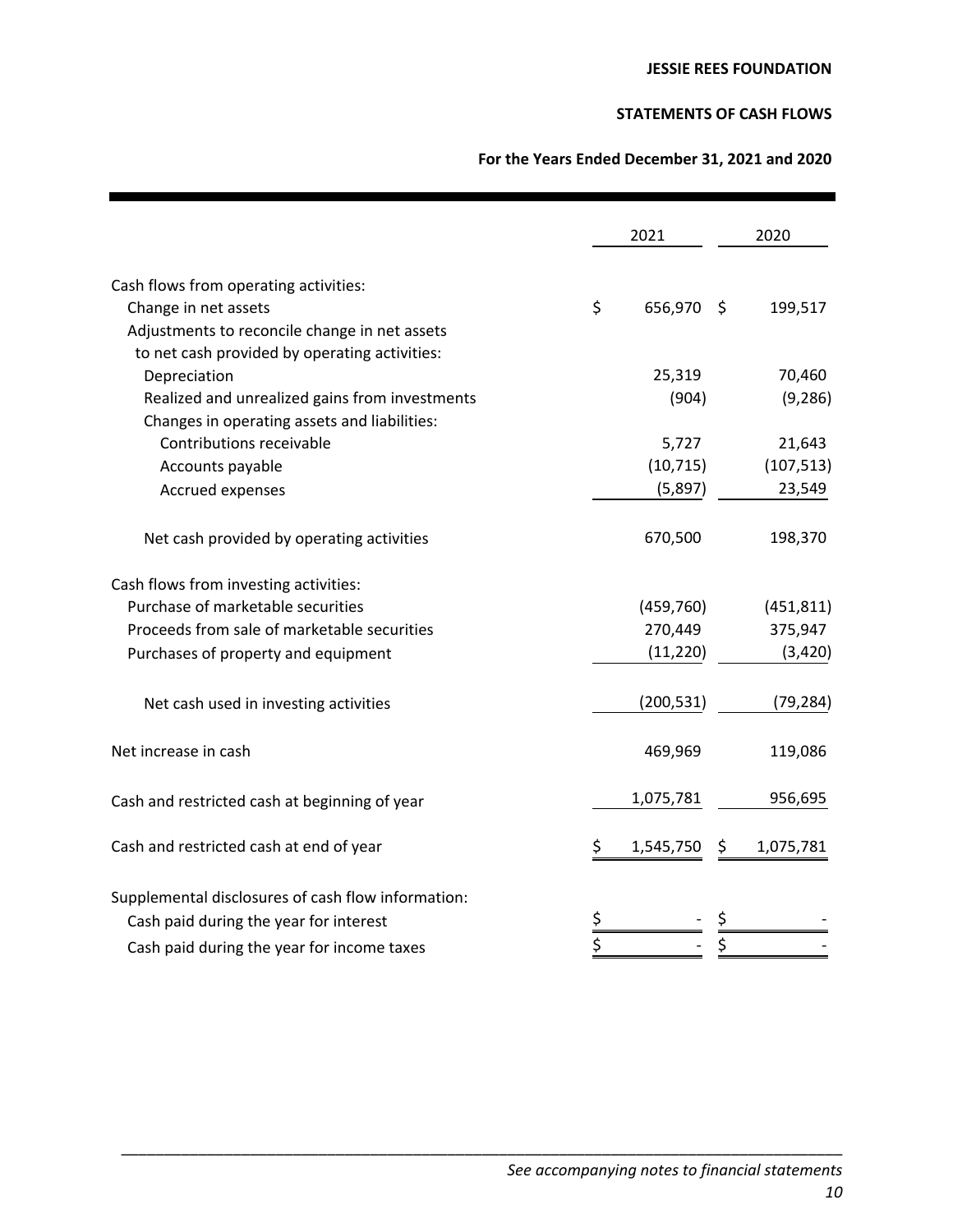# **NOTE 1 – GENERAL**

# Organization and Nature of Operations

Jessie Rees Foundation ("Organization") was incorporated in Colorado on April 20, 2011 for the purpose of ensuring every child and family impacted by childhood cancer has the support and encouragement to never ever give up. The Organization fulfills their mission by connecting with courageous families, bringing awareness to their stories, providing them helpful resources and sending them continuous doses of encouragement throughout their journey. The Organization is supported primarily through donor contributions. The Organization supports families in the United States and worldwide from their office in Irvine, California.

#### **NOTE 2 – SUMMARY OF SIGNIFICANT ACCOUNTING POLICIES**

#### Basis of Presentation

The financial statements have been prepared using the accrual basis of accounting whereby revenues are recognized when they are earned, not when cash is received, and expenses are recognized when incurred, not when cash is disbursed.

The Organization classifies its net assets, revenues, gains, expenses, and losses as without donor restrictions or with donor restrictions based on the following criteria:

- Net assets without donor restrictions represent funds available for operations that are not otherwise limited by donor-imposed restrictions.
- Net assets with donor restrictions represent funds subject to specific donor-imposed restrictions. Net assets with donor restrictions are reclassified to net assets without donor restrictions when the donor restrictions are satisfied.

# Use of Estimates

The preparation of financial statements in conformity with accounting principles generally accepted in the United States of America requires management to make estimates and assumptions that affect the reported amounts of assets and liabilities and disclosure of contingent assets and liabilities at the date of the financial statements and the reported amounts of revenues and expenses during the reporting period. Significant estimates made by management include, but are not limited to, fair market value of in-kind donations and the realization of property and equipment through future operations. Actual results could differ from those estimates.

# Cash Equivalents

For purposes of the statement of cash flows, the Organization considers all investments with a maturity of three months or less to be cash equivalents.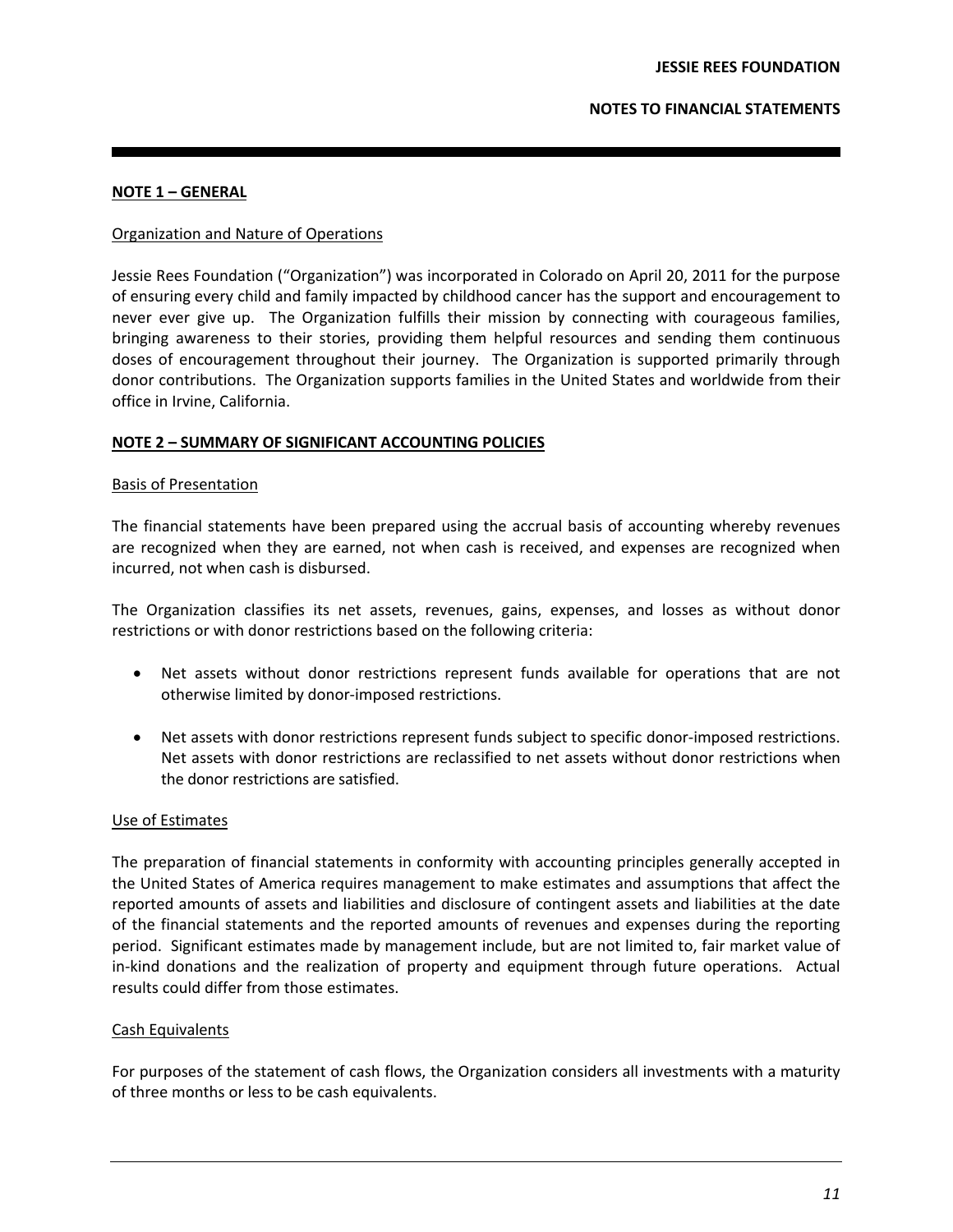# **NOTE 2 – SUMMARY OF SIGNIFICANT ACCOUNTING POLICIES, CONTINUED**

#### Fair Value Measurements

The Organization categorizes the fair value of its financial assets and liabilities according to the framework established by the Financial Accounting Standards Board. That framework provides a hierarchy that prioritizes the inputs to valuation techniques used to measure fair value. The three levels of the fair value hierarchy are defined as follows:

- Level 1 Observable, quoted market prices (unadjusted) in active markets for identical assets and liabilities that the reporting entity has the ability to access at the measurement date.
- Level 2 Observable market-based inputs or unobservable inputs that are corroborated by market data. This input level includes those financial instruments that are valued using models or other valuation methodologies where substantially all of the assumptions are observable in the marketplace, can be derived from observable market data or are supported by observable levels at which transactions are executed in the marketplace.
- Level 3 Unobservable inputs that are not corroborated by market data. This level of input includes financial instruments whose fair value is estimated based on internally developed models or methodologies utilizing significant inputs that are generally less readily observable from observable sources.

The asset or liability's fair value measurement level within the fair value hierarchy is based on the lowest level of any input that is significant to the fair value measurement.

# Cash in Excess of Insured Limits

At December 31, 2021 and 2020, the Organization had approximately \$1,213,000 and \$465,000 respectively, held banks in excess of the Federal Deposit Insurance Corporation's (FDIC) insurance limit.

# Contributions Receivable

Contributions receivable consist of unconditional promises to give and are stated at their estimated realizable value. Management monitors outstanding balances and writes off account balances that it considers uncollectible to an allowance account. The allowance for doubtful accounts was \$0 at both December 31, 2021 and 2020.

#### Investment Valuation and Income Recognition

The Organization's investments are stated at fair value. Fair value is the price that would be received to sell an asset or paid to transfer a liability in an orderly transaction between market participants at the measurement date.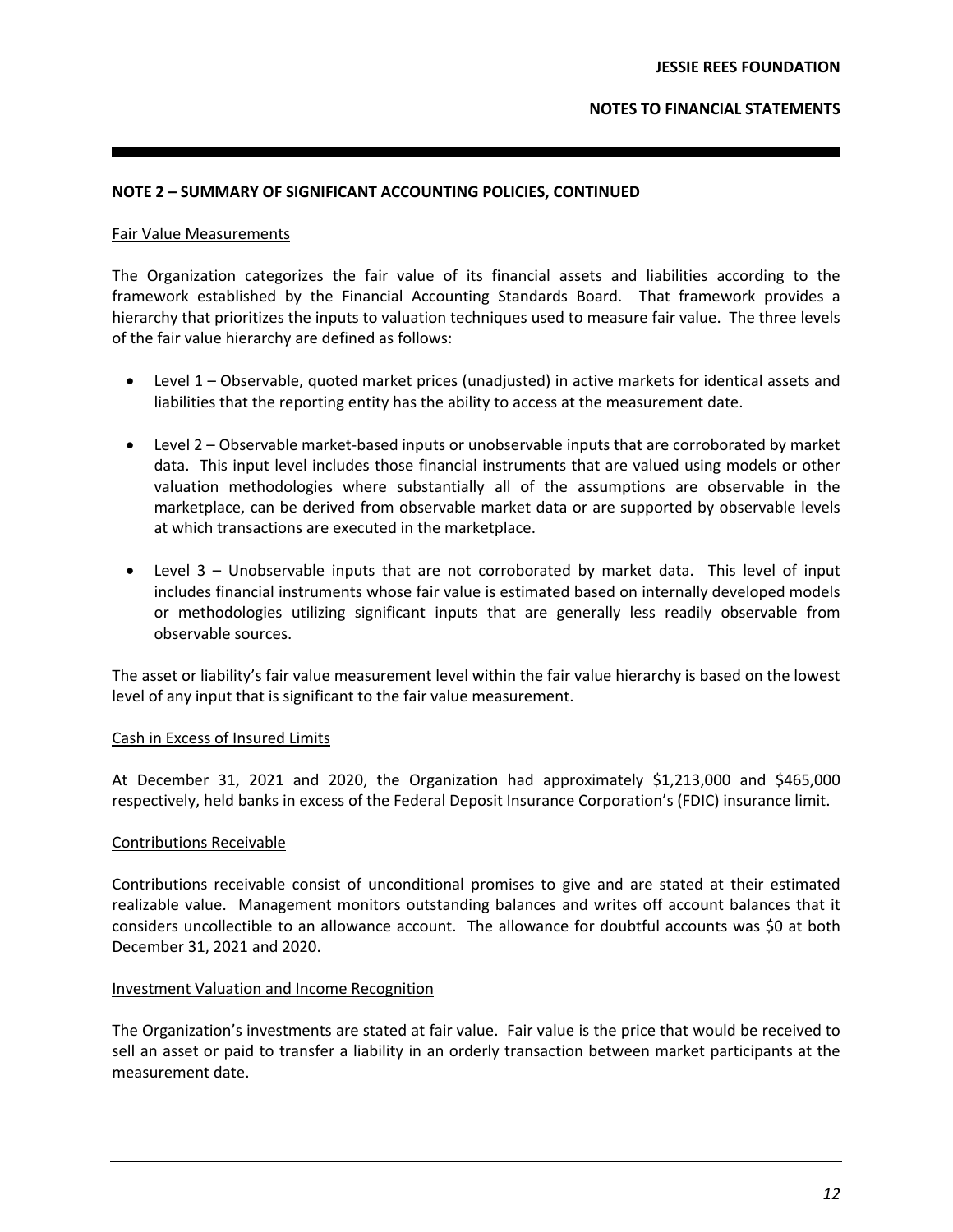# **NOTE 2 – SUMMARY OF SIGNIFICANT ACCOUNTING POLICIES, CONTINUED**

#### Investment Valuation and Income Recognition, continued

The Organization adjusts its investments to fair value at the end of each accounting period, with gains and losses included in the statement of activities. Unrealized gains and losses are charged to earnings. The Organization uses the specific identification method to compute gains and losses. Purchases and sales of securities are recorded on a trade date basis. Interest and dividend income is recorded when earned. Realized and unrealized gains and losses are included in the determination of the change in net assets.

# Property and Equipment

The Organization capitalizes acquisitions of property and equipment over \$500. Lesser amounts are expensed. Purchased property and equipment is capitalized at cost. Donations of property and equipment are recorded as contributions at their estimated fair value. Such donations are reported as unrestricted contributions unless the donor has restricted the donated asset to a specific purpose. Assets donated with explicit restrictions regarding their use and contributions of cash that must be used to acquire property and equipment are reported as restricted contributions. Absent donor stipulations regarding how long those donated assets must be maintained, the Organization reports expirations of donor restrictions when the donated or acquired assets are placed in service. The Organization reclassifies net assets with donor restrictions to net assets without donor restrictions at that time. Depreciation is recorded using the straight-line method over the estimated useful lives of the related assets, which range from 3 to 15 years.

Maintenance and repairs are charged to operations when incurred. Betterments and renewals of a major nature are capitalized. Gains or losses are recognized upon sale or disposal of assets.

# **Contributions**

Contributions are recognized when received or unconditionally pledged. All contributions are available for unrestricted use unless specifically restricted by the donor. Donor-restricted contributions are reported as increases in nets asset with donor restrictions, depending on the nature of the restrictions. When the stipulated time restriction ends or purpose restriction is accomplished, net assets with donor restrictions are reclassified to net assets without donor restrictions.

# In-Kind Contributions

The Organization records the value of donated goods when there is an objective basis available to measure their value. Donated goods are reflected as contributions revenues in the accompanying statements at their estimated values at the date of receipt.

# Contributed Services

The organization recognizes the contribution of services when the services received either create or enhance a nonfinancial asset, or require specialized skills which are provided by individuals possessing those skills and would typically need to be purchased if not provided by donation. Such contributed services are recorded at fair value at the date of donation.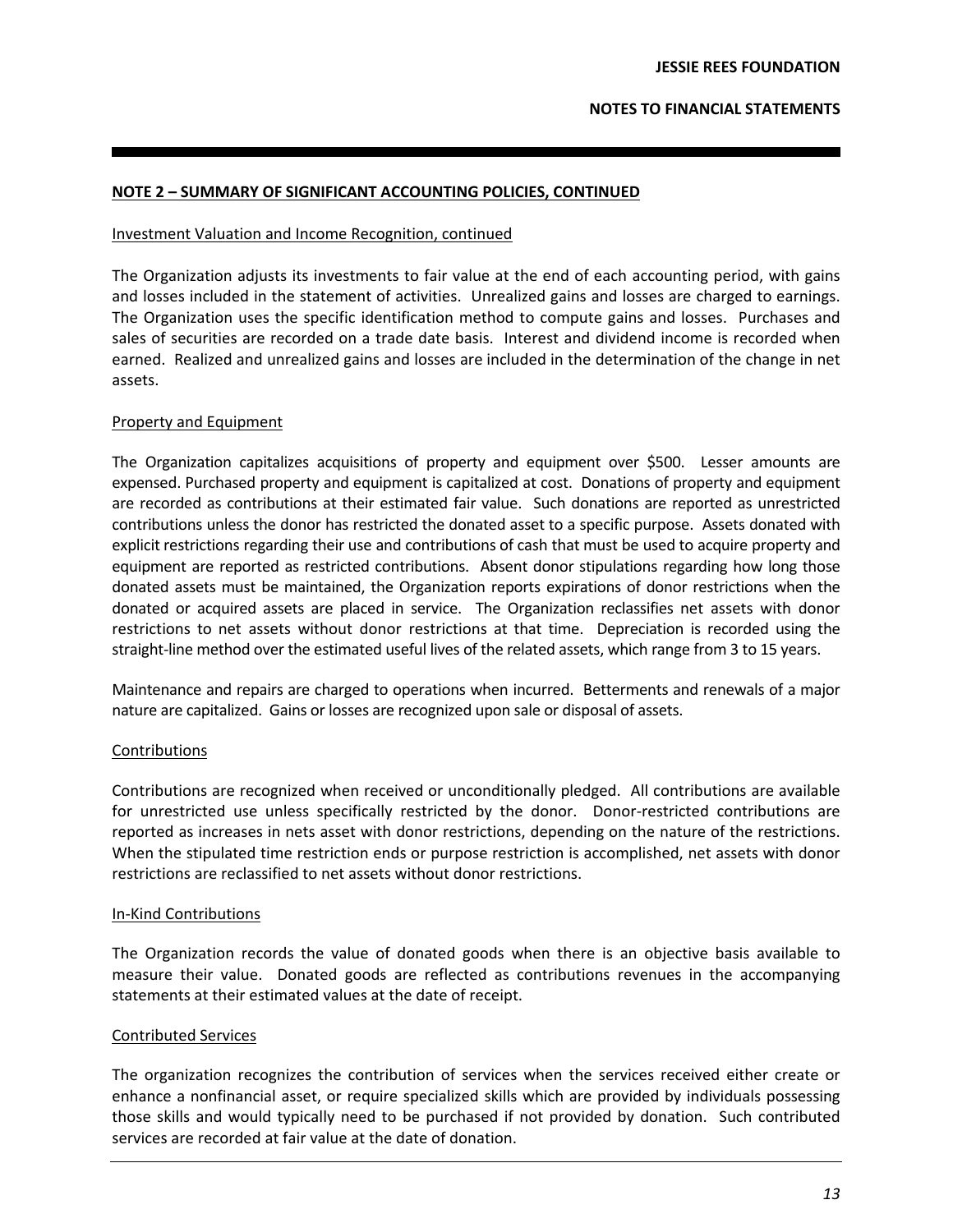# **NOTE 2 – SUMMARY OF SIGNIFICANT ACCOUNTING POLICIES, CONTINUED**

#### Contributed Services, continued

In addition, the Organization utilizes the services of many volunteers throughout the year, but these services do not meet the criteria for recognition of contributed services. The organization received approximately 3,800 and 3,000 volunteer hours, respectively, during the years ended December 31, 2021 and 2020.

# Allocation of Functional Expenses

The costs of providing various programs and activities have been summarized on a functional basis in the statement of functional expenses. Accordingly, certain costs have been allocated among the programs and supporting services benefited. Expenses that are allocated include rent, which is allocated on a square-footage basis, as well as salaries and benefits, which are allocated on the basis of estimates of time and effort.

#### Advertising Costs

The Organization expenses advertising costs as incurred. Advertising costs for the years ended December 31, 2021 and 2020 totaled \$643,624 and \$170,750, respectively.

#### Income Taxes

The Organization is exempt from federal income taxes under Internal Revenue Code Section 501(c)(3) and from California income taxes under Section 23701(d) of the California Bank and Corporation Tax Law. The Organization is not a private foundation. The Organization is subject to routine audits by taxing jurisdictions; however, there are currently no audits for any tax periods in progress.

#### Reclassifications

Certain amounts in the 2020 financial statements have been reclassified to conform to the 2021 presentation.

#### Date of Management's Review

Management has evaluated subsequent events though May 23, 2022, which is the date the financial statements were available to be issued.

# **NOTE 3 – LIQUIDITY CONSIDERATIONS**

The Organization has \$2,221,942 of financial assets available within one year of the balance sheet date to meet cash needs for general expenditure, consisting of cash of \$1,545,750. None of these financial assets are subject to donor or other contractual restrictions that make them unavailable for general expenditure within one year of the balance sheet date. The Organization has a policy to structure its financial assets to be available to meet its general expenditures, liabilities, and other obligations as they become due.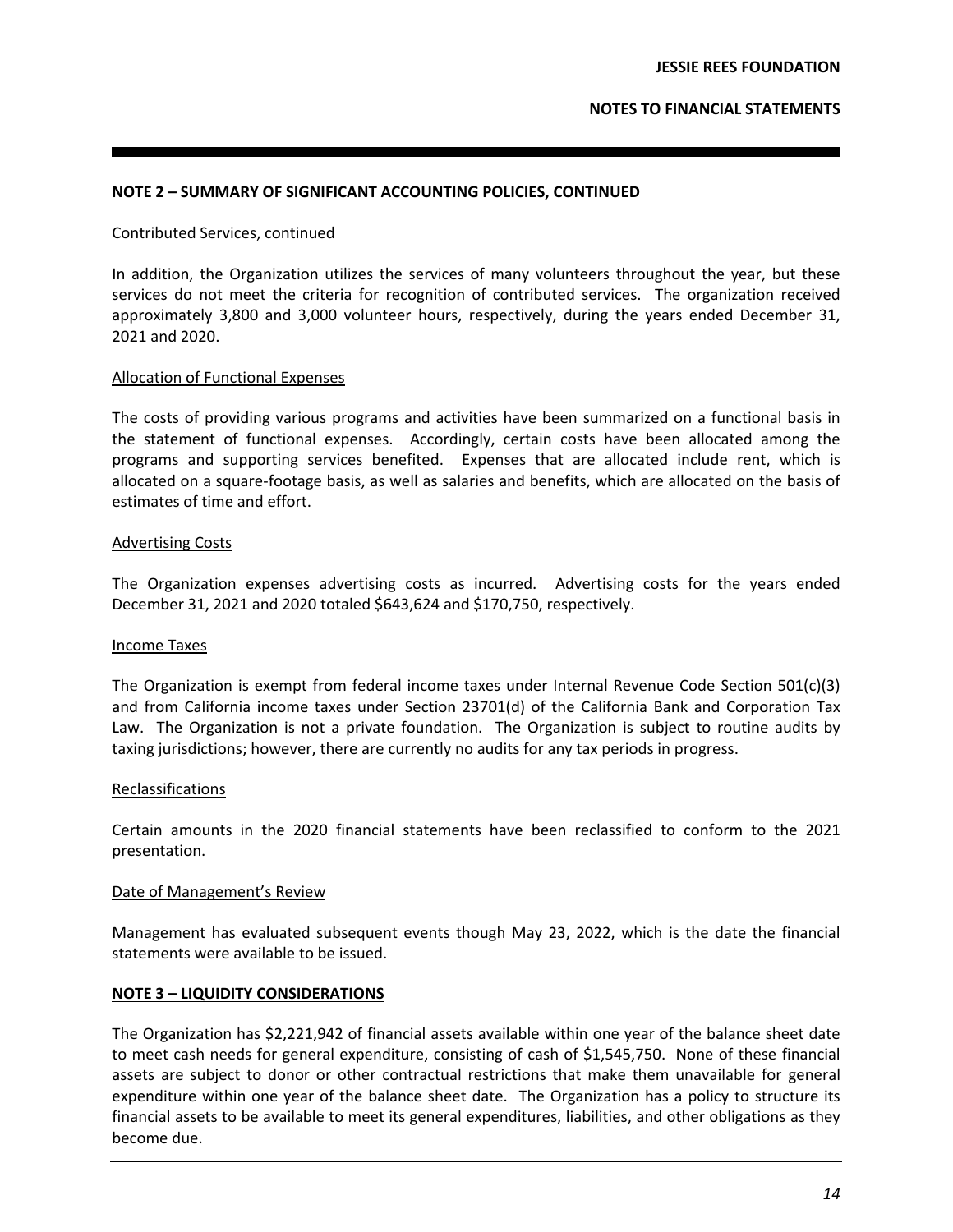# **NOTE 4 – CONTRIBUTIONS RECEIVABLE**

Contributions receivable are as follows at December 31:

|                                                                     | 2021 | 2020  |
|---------------------------------------------------------------------|------|-------|
| Receivable in less than one year<br>Receivable in one to five years | 500  | 6.227 |
| Receivable in more than five years                                  |      |       |
| Total contributions receivable                                      | 500  |       |

# **NOTE 5 – INVESTMENTS**

Investments are carried at fair value and are intended to provide income for the Organization's programs. The Organization has a policy to invest in assets that are considered to be both liquid in nature and of high quality.

Investments consist of the following at December 31, 2021:

|                           | Level 1 | Level 2 | Level 3 | Total   |
|---------------------------|---------|---------|---------|---------|
| Corporate Bonds           | 202,243 |         |         | 202,243 |
| <b>Mutual Funds</b>       | 40,969  |         |         | 40,969  |
| U.S. Treasury Obligations | 390,760 |         |         | 390,760 |
| Money Market Fund         | 42,220  |         |         | 42,220  |
|                           | 676,192 |         |         | 676,192 |

Investments consist of the following at December 31, 2020:

|                              | Level 1 | Level 2 | Level 3 |  | Total   |
|------------------------------|---------|---------|---------|--|---------|
| Corporate Bonds              | 147,065 |         |         |  | 147,065 |
| <b>Exchange-Traded Funds</b> | 40,958  |         |         |  | 40,958  |
| <b>Mutual Funds</b>          | 82,070  |         |         |  | 82,070  |
| U.S. Treasury Obligations    | 127,665 |         |         |  | 127,665 |
| Money Market Fund            | 88,219  |         |         |  | 88,219  |
|                              | 485.977 |         |         |  | 485.977 |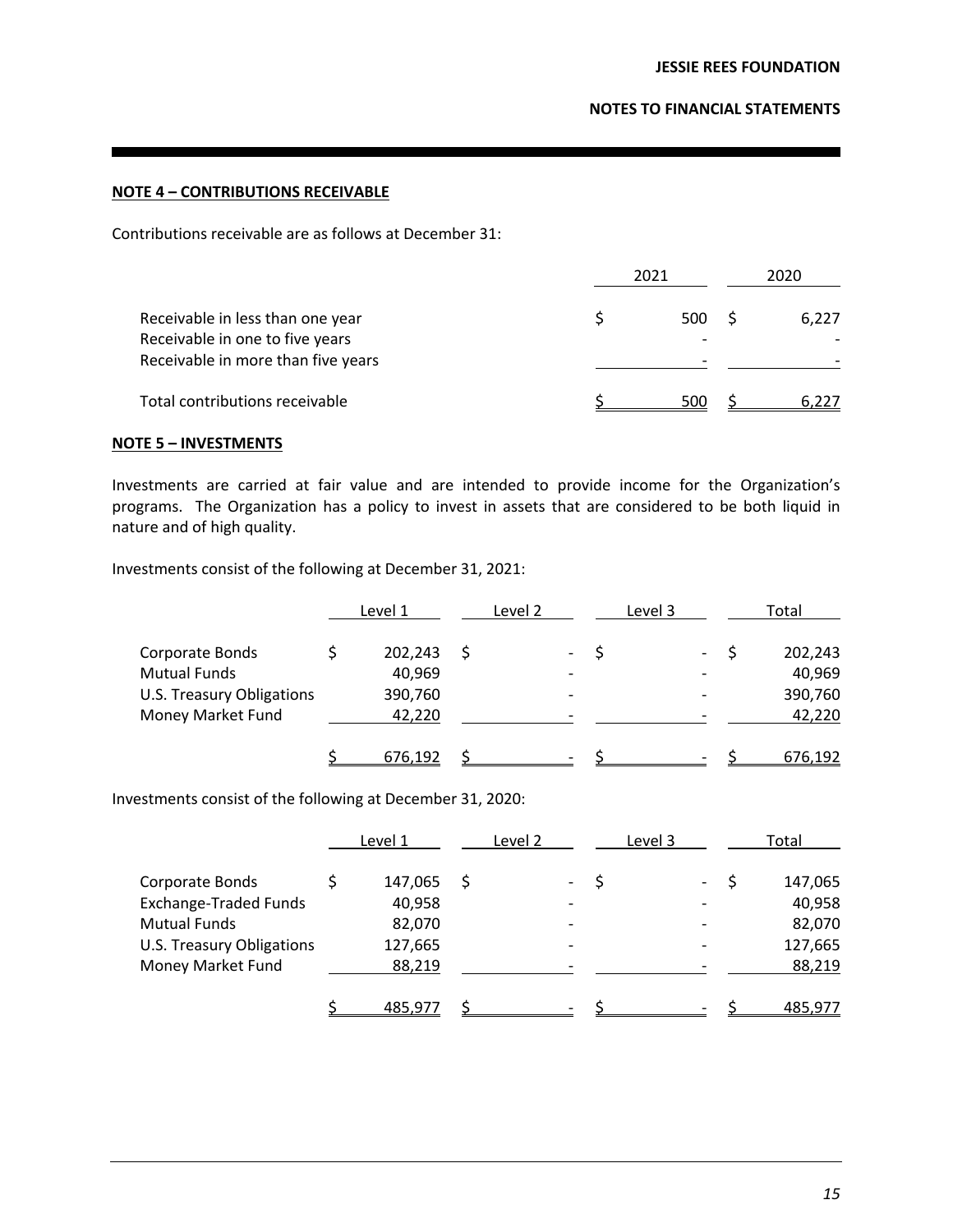# **NOTE 5 – INVESTMENTS, CONTINUED**

Investment income from these investments consists of the following for the years ended December 31:

|                                                                          | 2021                          | 2020                    |
|--------------------------------------------------------------------------|-------------------------------|-------------------------|
| Realized gain (loss)<br>Unrealized gain (loss)<br>Interest and dividends | (3, 387)<br>(5, 214)<br>9,505 | (395)<br>2,010<br>7,671 |
|                                                                          | 904                           | 9,286                   |

# **NOTE 6 – PROPERTY AND EQUIPMENT**

Property and equipment consist of the following at December 31:

|                               | 2021        | 2020        |
|-------------------------------|-------------|-------------|
| Furniture                     | \$<br>5,483 | \$<br>5,483 |
| Equipment                     | 47,774      | 36,554      |
| Vehicles                      | 106,001     | 106,001     |
| Leasehold improvements        | 70,006      | 70,006      |
| Software                      | 207,780     | 207,780     |
|                               | 437,044     | 425,824     |
| Less accumulated depreciation | (350, 238)  | (324,919)   |
| Property and equipment, net   | 86,806      | 100,905     |

Depreciation expense for the years ended December 31, 2021 and 2020 was \$25,319 and \$70,460, respectively.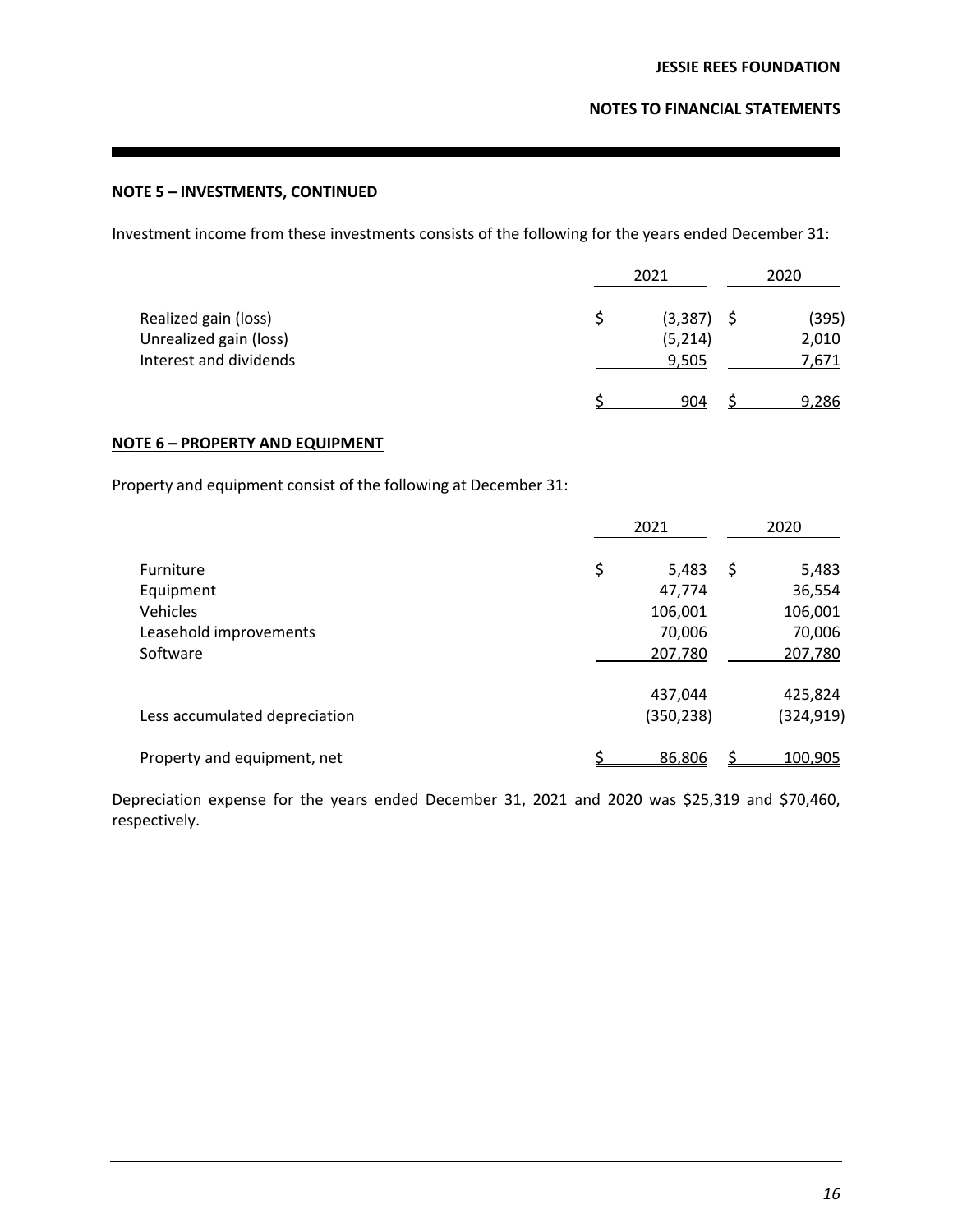# **NOTE 7 – CONTRIBUTED SERVICES**

The organization recognizes contribution revenue for certain services at the fair value of those services. Those services include the following at December 31:

| Program services:                                        | 2021          |      | 2020              |  |
|----------------------------------------------------------|---------------|------|-------------------|--|
| Legal services<br>Advertising<br>Management and general: | \$<br>620,040 | - \$ | 35,478<br>127,000 |  |
| Legal services                                           |               |      | 53,216            |  |
| <b>Total contributed services</b>                        | 620,040       |      | 215,694           |  |

# **NOTE 8 – COMMITMENTS AND CONTINGENCIES**

The Organization leases a facility under a non-cancelable operating lease agreement, expiring in January 2023. Monthly rent as of December 31, 2021 was \$12,908. The lease contains provisions for annual rent increases. Rent expense under this lease for the years ended December 31, 2021 and 2020 was \$137,042 and \$138,409, respectively.

Estimated future minimum lease payments over the terms of the aforementioned lease is as follows for the years ending December 31:

| 2022<br>2023 | 178,000<br>15,000 |  |
|--------------|-------------------|--|
|              | 193,000           |  |

# **NOTE 9 – EMPLOYEE BENEFIT PLAN**

The Organization offers a defined contribution 403(b) benefit plan (the "Plan") for all eligible employees. The Plan permits participants to make contributions up to amounts allowed under federal law. The Plan provides a matching provision at the employer's discretion. Employer contributions vest at the rate of 25% per year after the completion of one year of service and 25% annually thereafter. The Organization made \$9,670 and \$11,682, respectively, in elective matching contributions to the Plan during the years ended December 31, 2021 and 2020.